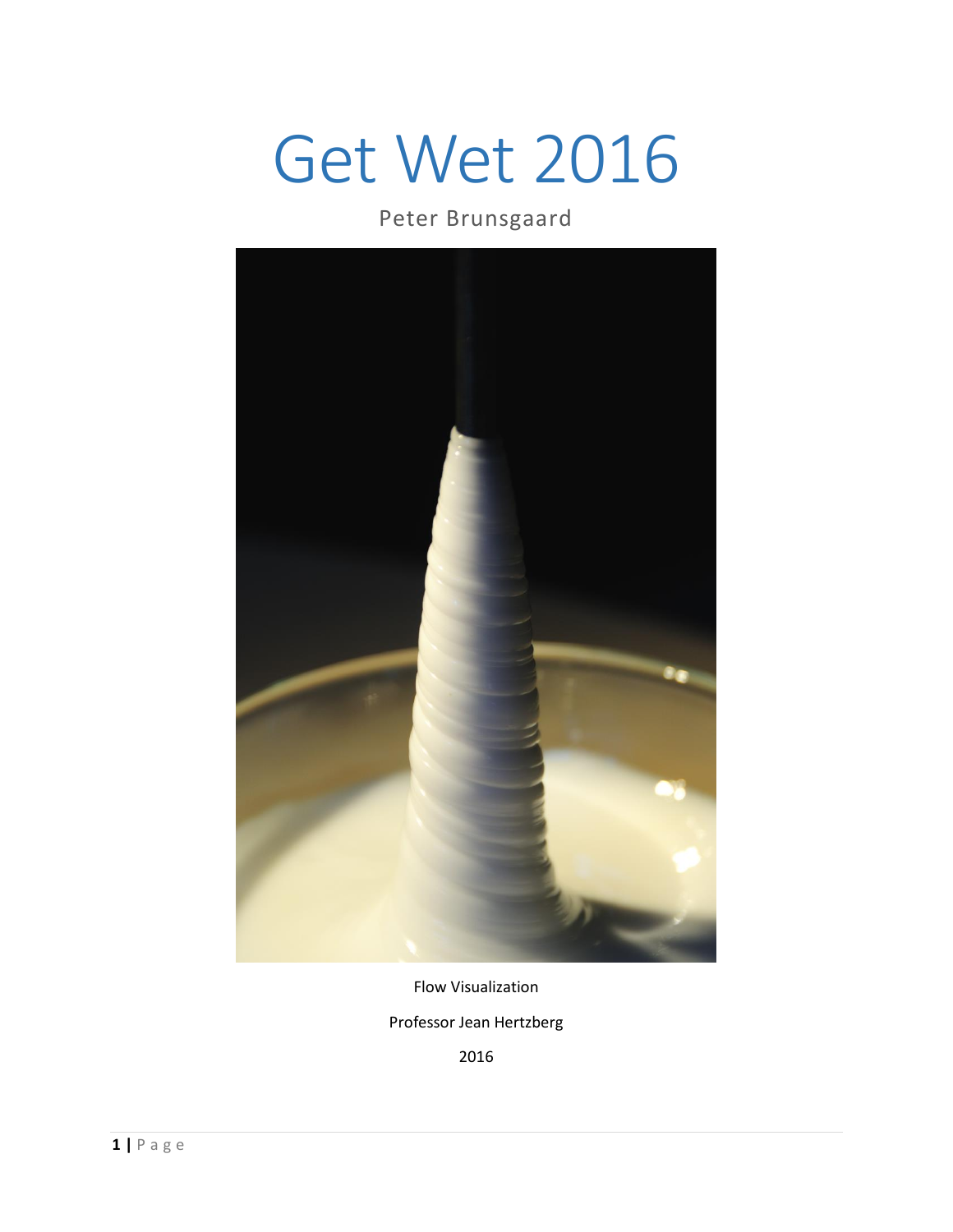### Introduction

The purpose of this assignment was to explore a fluid flow from an artistic perspective. The flow observed in this report is known as the Weissenberg Effect and can only be observed with non-Newtonian fluids. Weissenberg effects are seen when a non-newtonian fluid is put into torsional shear making the fluid climb up whatever is applying the shear. It took many iterations to get the fluid to exhibit the effects in an artistic way, but ultimately the phenomenon was observed very clearly.

## The Apparatus

As mentioned earlier, the Weissenberg effect only applies to non-Newtonian fluids. In a normal Newtonian fluid, inertial effects on the fluid are most prevalent, forcing the liquid out and away from the rod. In the case of non-Newtonian fluids, applying a torsional force creates shear between the bonds of the polymer causing them to bond and display properties more commonly seen with solids.

A non-Newtonian fluid was created using basic non-toxic household materials. A teaspoon of Borax laundry detergent dissolved in water was mixed together with Elmer's school glue diluted with water creating "slime". The Borax bonds the polyvinyl acetate molecules into one large flexible polymer chain shown in [Figure 1.](#page-1-0)



*Figure 1: Slime supplies and the finished product.*

<span id="page-1-0"></span>The effect was created using the setup shown in [Figure 2.](#page-2-0) Slime was placed in a round glass bowl, left to briefly settle and release the air pockets in the slime. A ⅜" steel rod was then placed in the center of the bowl and slowly spun while the slime climbed the rod.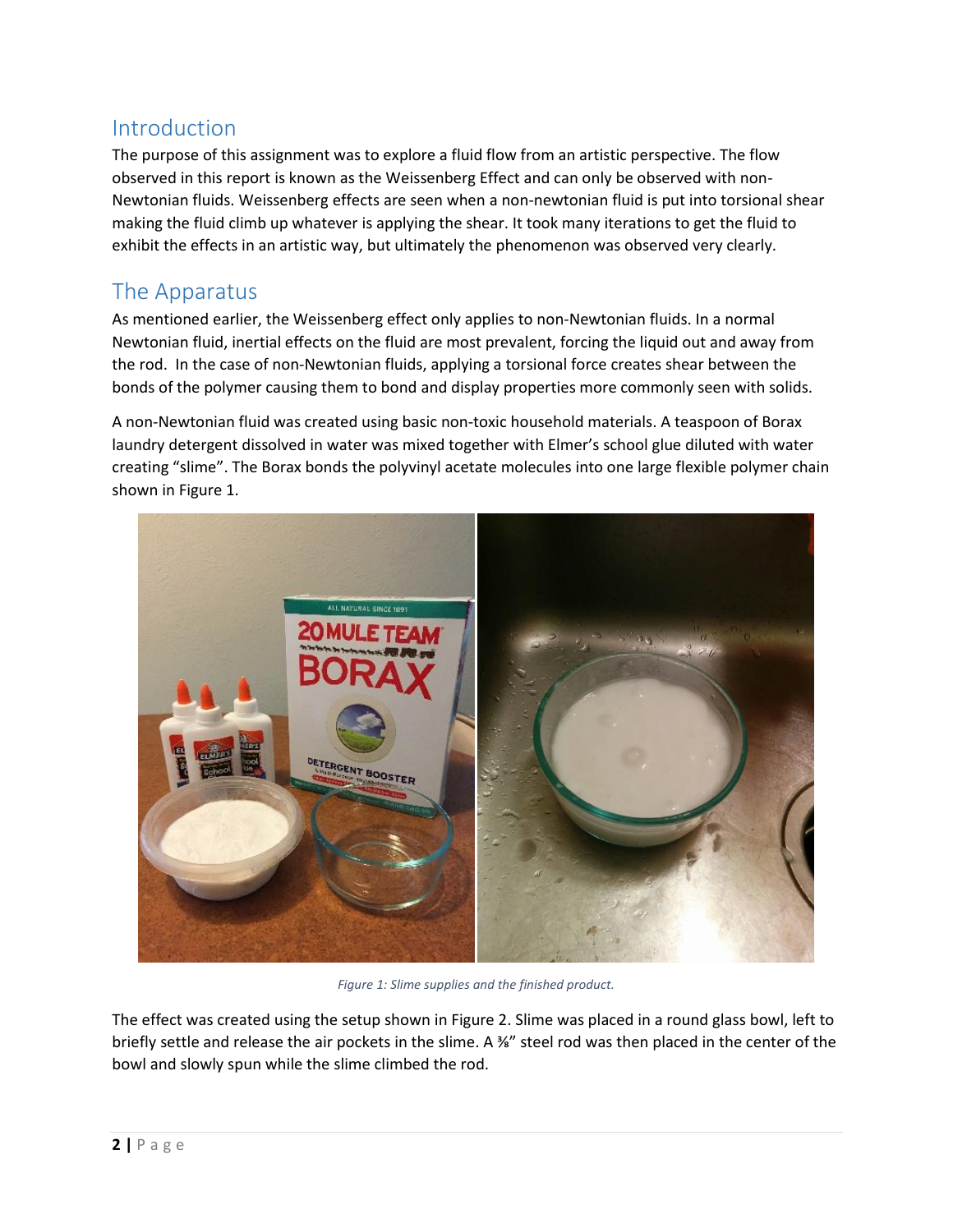

*Figure 2: Photo setup*

## <span id="page-2-0"></span>Visualization Technique

As described earlier, the experiment used a slime composed of a combination of Elmers school glue and Borax, a natural detergent. The decision to leave the slime in its natural white color was made to increase the contrast between the bright whites and shadows, resulting in a photo that exemplifies the ridges of the flow. Due to late afternoon lighting, a simple desk lamp was used as the only light source outside of natural lighting. The desk lamp pointed to the rod 90 degrees to the left of the camera. This lighting helped to create a dramatic effect on the fluid flow. The image itself was taken using manual focus while the rod was being spun slowly. Luckily, when the slime sheared apart, it simply resettled in the bowl and was ready to try again within a few minutes.

#### Photographic Technique

This photograph was taken on a Nikon D5000 DSLR camera using a Nikon VR 18-200mm f/3.5-5.6G lens, on loan from Johanna Heilman. Since there was not a tripod available at the time, the image was taken manually with the camera looking down from the top of the flow. Focus was set to automatic to compensate for the lack of a steady tripod. The object was about 24" away from the lens with a focal length of 112mm. Image resolution was large at 4288 x 2848 shooting in a 12-bit compressed RAW format. The desk lamp lighting coming in from the side necessitated a low ISO at 280 as there was plenty of external lighting. Another advantage of the lamp lighting was a relatively quick shutter speed of 1/125s as there was enough lighting to keep the image light enough. A low aperture setting of f/5.3 was used in combination with the fast shutter speed in order to eliminate the distractions in the background and get a pure black backdrop. The fluid flow was essentially frozen over the exposure period.